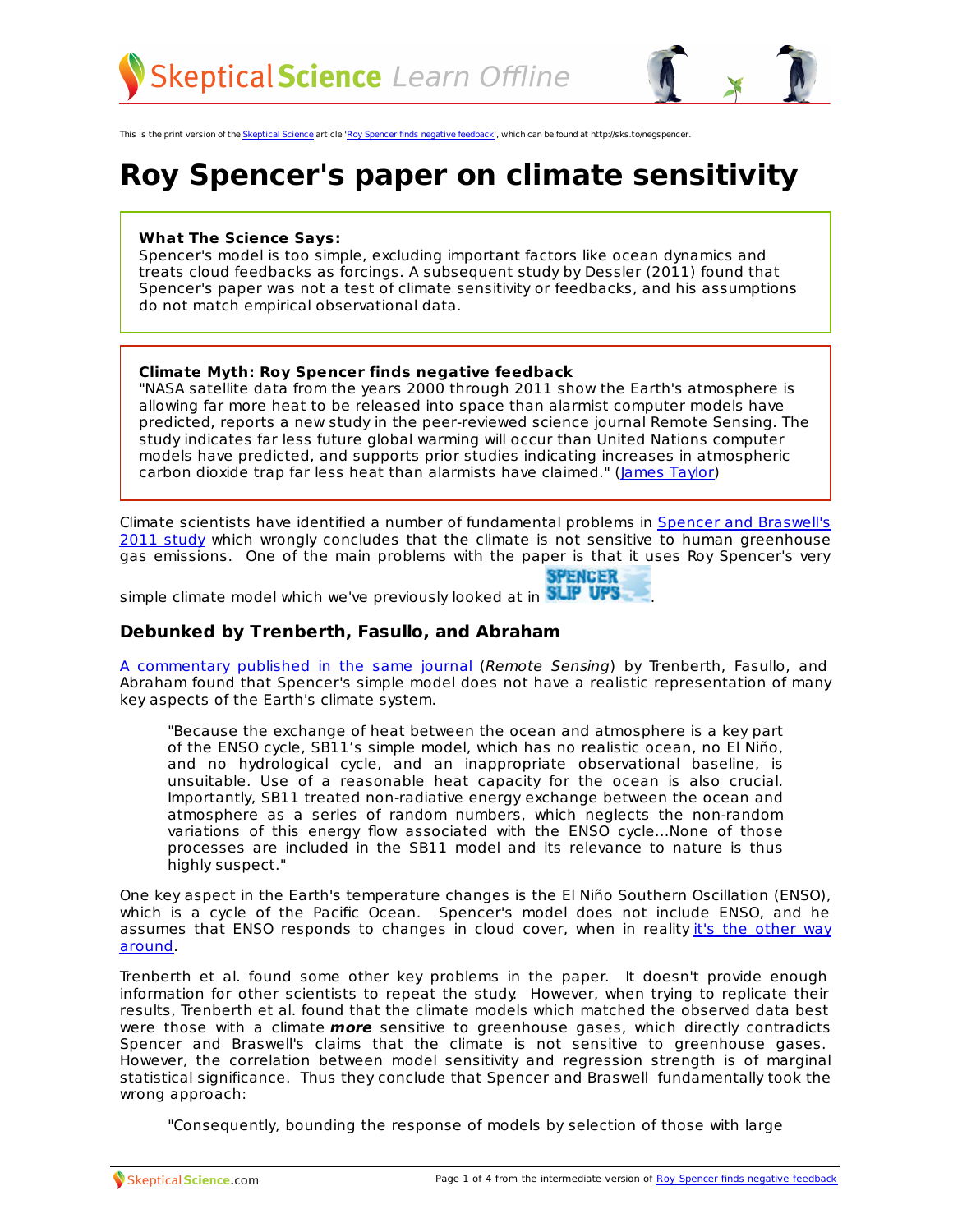and small sensitivities is inappropriate for these model-observation comparisons."

Trenberth et al. conclude that Spencer and Braswell are not testing climate sensitivity at all, but rather how well climate models simulate El Niño.

It's also worth noting that Remote Sensing does not normally publish climate science research. This may explain how the paper made it through their peer-review system with so many problems. In the end, Trenberth et al. find that the Spencer and Braswell study has no merit.

- The model it uses is far too simple to accurately represent the Earth's climate
- The paper doesn't provide enough information to replicate their results
- Their results depend on using one particular data set
- They assume that ENSO responds to cloud cover changes, when in reality, the reverse is true
- The study's conclusions are incorrect and unsupportable

## **Editor-in-Chief Resigns**

Wolfgang Wagner, [editor-in-chief](http://www.mdpi.com/2072-4292/3/9/2002/pdf) of the journal which published Spencer's study, has stepped down from his position at Remote Sensing. Wagner concluded the Spencer's paper was "fundamentally flawed and therefore wrongly accepted by the journal". More [here...](http://www.skepticalscience.com/Journal-editor-resigns-over-fundamentally-flawed-paper-Roy-Spencer.html)

## **Debunked by Dessler (2011)**

In their paper, Spencer and Braswell analyzed 14 models, but they only plotted the 3 with highest and 3 with lowest equilibrium climate sensitivities. A paper by [Dessler](http://www.agu.org/pubs/crossref/pip/2011GL049236.shtml) (2011) found that in the process, Spencer and Braswell excluded three of the climate model runs which best matched the observational data (Figure 1).



Figure 1: Dessler (2011) reconstruction of Spencer & Braswell's Figure 3, showing relationship between top-of-atmosphere (TOA) net flux and surface temperature, as a function of lag between them. The blue line is the observational data chosen by Spencer and Braswell. The red lines show other available observational data. The black lines show climate model results.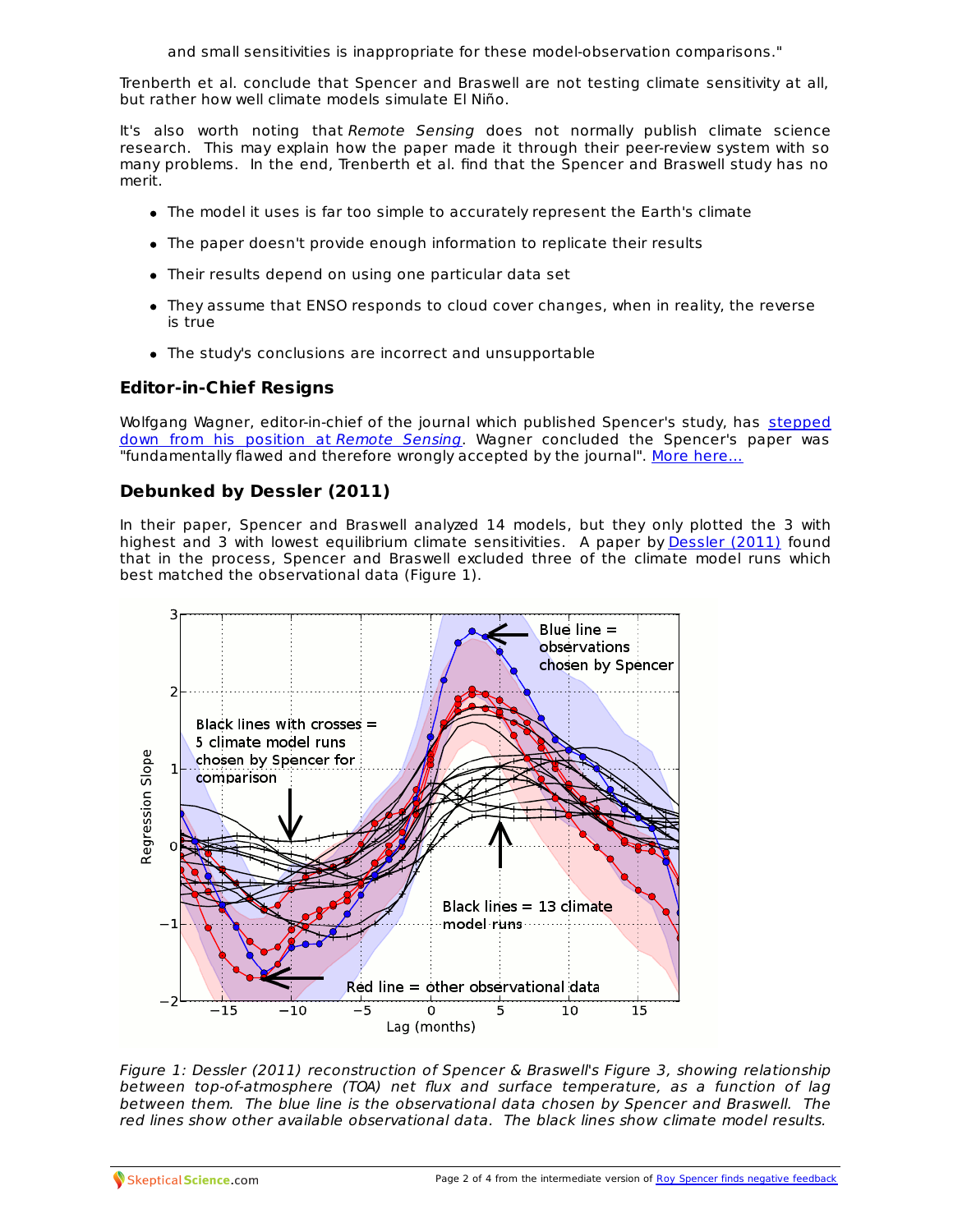The black lines with crosses show the climate model runs chosen by Spencer and Braswell in their paper.

Dessler found that these three model runs excluded by Spencer which best matched the data were also among those which best simulate El Niño and La Niña, which is not surprising, given that much of the temperature change over 2000-2010 was due to the El Niño Southern Oscillation (ENSO). Thus Dessler concludes, like Trenberth et al., that

"since most of the climate variations over this period were due to ENSO, this suggests that the ability to reproduce ENSO is what's being tested here, not anything directly related to equilibrium climate sensitivity."

Spencer's claim of low sensitivity and negative feedbacks is based on this test, which is actually a test of models' ability to reproduce ENSO. Thus Spencer's claim of low sensitivity and negative feedbacks is not supported by the empirical observational data.